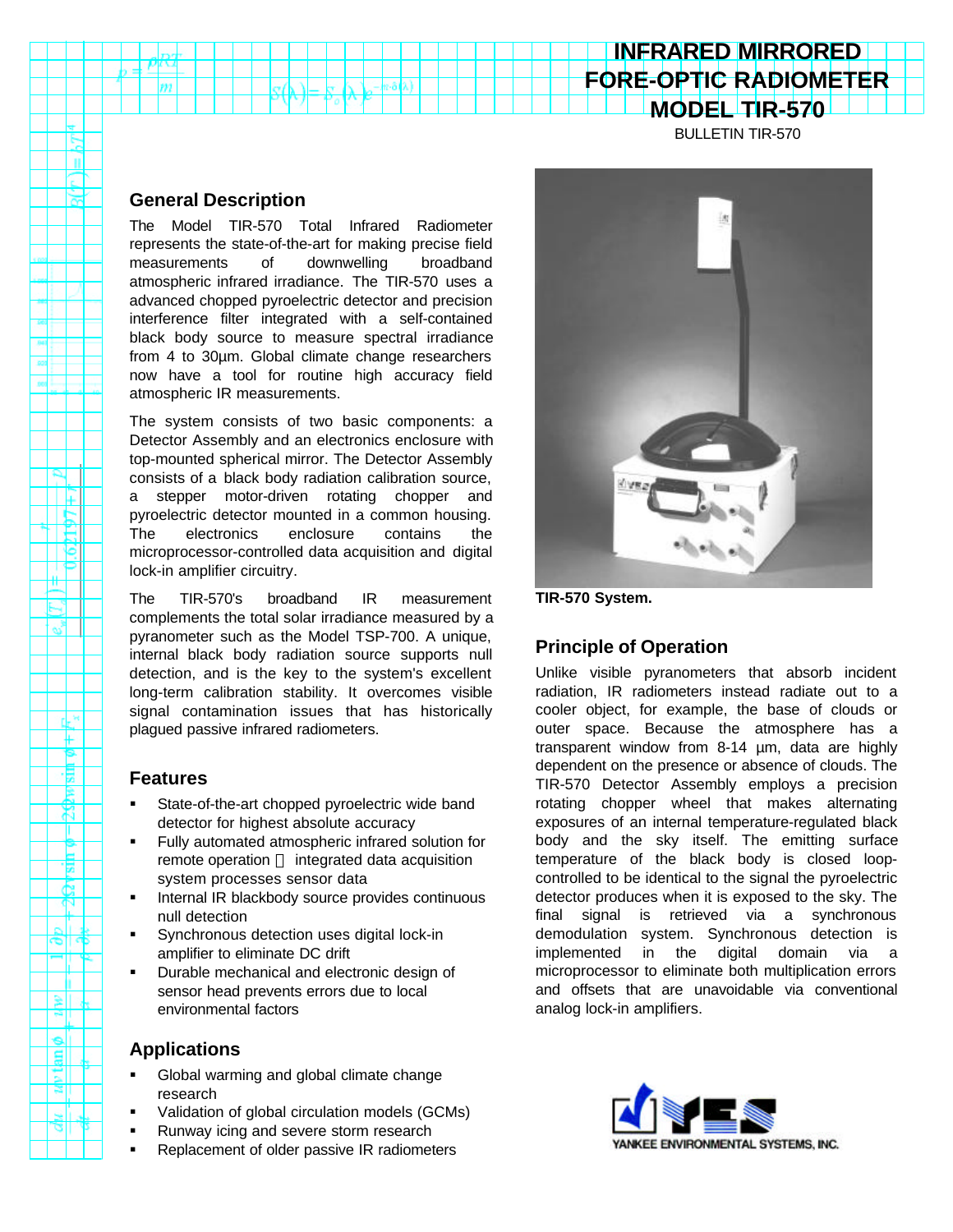

#### **Detector Assembly Side Detail**

A cross section side detail of the Detector Assembly is shown above. The narrow  $\pm 17.4^\circ$  field-of-view is expanded by a convex hemispherical mirror which reflects IR photons from the sky through a precision interference filter positioned in front of the pyroelectic detector. The mirror fore optic can be cleaned, providing good cosine response and excellent longterm stability. The visible optical filter blocks wavelengths shorter than 3μm from the solar spectrum, and only the IR portion is detected by a wideband pyroelectric detector. A rotating chopper wheel provides AC optical signal excitation required by the pyroelectric detector, (which only reacts to changes in light and not a steady state flux.) By employing null-detection, system accuracy depends only on the stability of the thermoelectricallycontrolled internal black body source and is therefore independent of detector sensitivity. This helps eliminate problems caused by ambient temperatureinduced amplifier gain drift and other long-term sensitivity changes.

The operation of the instrument is controlled by a dedicated embedded microprocessor control system. The on-board CPU that 1) controls the acquisition, processing and storage of sensor data for the system, 2) performs the required ephemeris calculations, 3) permits simultaneous data telemetry, and 4) controls the optional stepper motor which positions the shadow disk. The integral YESDAS-2 data acquisition system can acquire other co-located meteorological sensor data. The black body calibrator, pyroelectric detector, interference filters, and sensitive electronic components are all held inside the desiccated Detector Assembly, ensuring long life and elimination of ambient temperatureinduced errors.

### **Factory-Supplied Optical Calibrations**

Traditional broadband IR radiometers (e.g. pyrgeometers) tend to require fairly sophisticated data handling and post-processing to accommodate dome and/or case temperature corrections when applying engineering units. The TIR-570 breaks this trend by producing fully calibrated measurements.

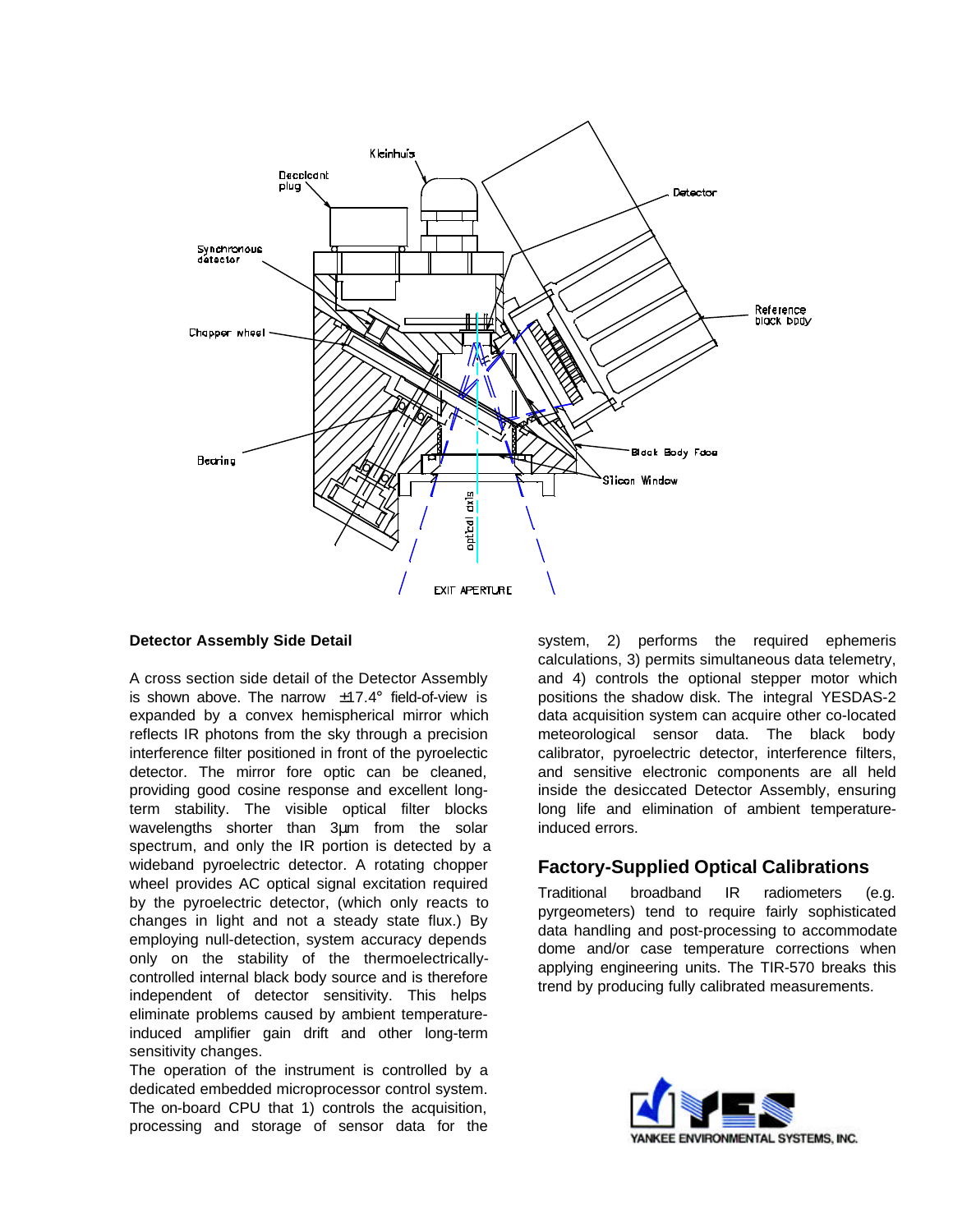The usefulness of any radiometric instrument depends critically on the accuracy and long-term stability of its calibration. YES operates an advanced optical laboratory to completely characterize the performance of each instrument. TIR-570's are typically recalibrated yearly. If you are interested in our IR calibration capabilities or would like to discuss your specific calibration requirements, please contact us.



**Typical Atmospheric IR spectrum**

# **Spectral Response**

To block the visible signal from being detected, a precision visible cut-off filter is used. The interference filters used are of the highest quality available and result in an instrument with exceptional ruggedness, long-term stability of calibration, and excellent unitto-unit repeatability of response. A laboratory-derived spectral response is supplied with each system.

# **Absolute Response**

The absolute response of each TIR-570 instrument is measured using a custom, wide aperture IR calibrator initially developed at the World Radiation Center in Davos, Switzerland. Before the chamber was assembled, glass-encapsulated thermistors were calibrated against a NIST-traceable SPRT in a Hart Scientific bath. This chamber was also cross checked against a NIST-traceable Electro-optical Industries, Inc. infrared spectral irradiance standard.

# **Data Format**

The TIR-570 can provide data either as calibrated temperatures or as calibrated spectral irradiance units. Data are available as analog outputs and via YESDAS Manager's web browser interface. A second diagnostic serial port provides real time controller status for QC purposes.

#### **Installation Requirements**

The TIR-570 instrument is easy to install. The instrument should be installed on a level, stable surface and secured via bolt holes in the electronics enclosure base. Connect to AC power, and run a serial cable to a MS-Windows 9X/NT PC. Connect a deep cycle marine/RV 12V DC standby battery (the system can optionally be configured to permanently operate from a DC battery system.) We recommend that you furnish a ground rod to ensure a discharge path for lighting protection.

# **Packaging**

The Detector Assembly is fabricated from anodized aluminum; hardware is stainless steel and connectors are potted and weatherproof. The Electronics Enclosure (housing the power supply, data controller board and ancillary electronics) is a metal NEMA-4X box. The power supply is a medicalgrade, linear type, with a dual bobbin transformer for maximum power line transient signal and noise rejection.

### **Instrument Development and History**

The TIR-570 instrument was developed under an R&D program funded by the U.S. Department of Energy, and was designed to be both rugged and automated to support long-term field programs. The study of the global energy balance between the earth and the atmosphere, for programs such as the ARM program, required high accuracy long-term broadband IR data. Existing pyrgeometers simply could not provide the accuracy required.

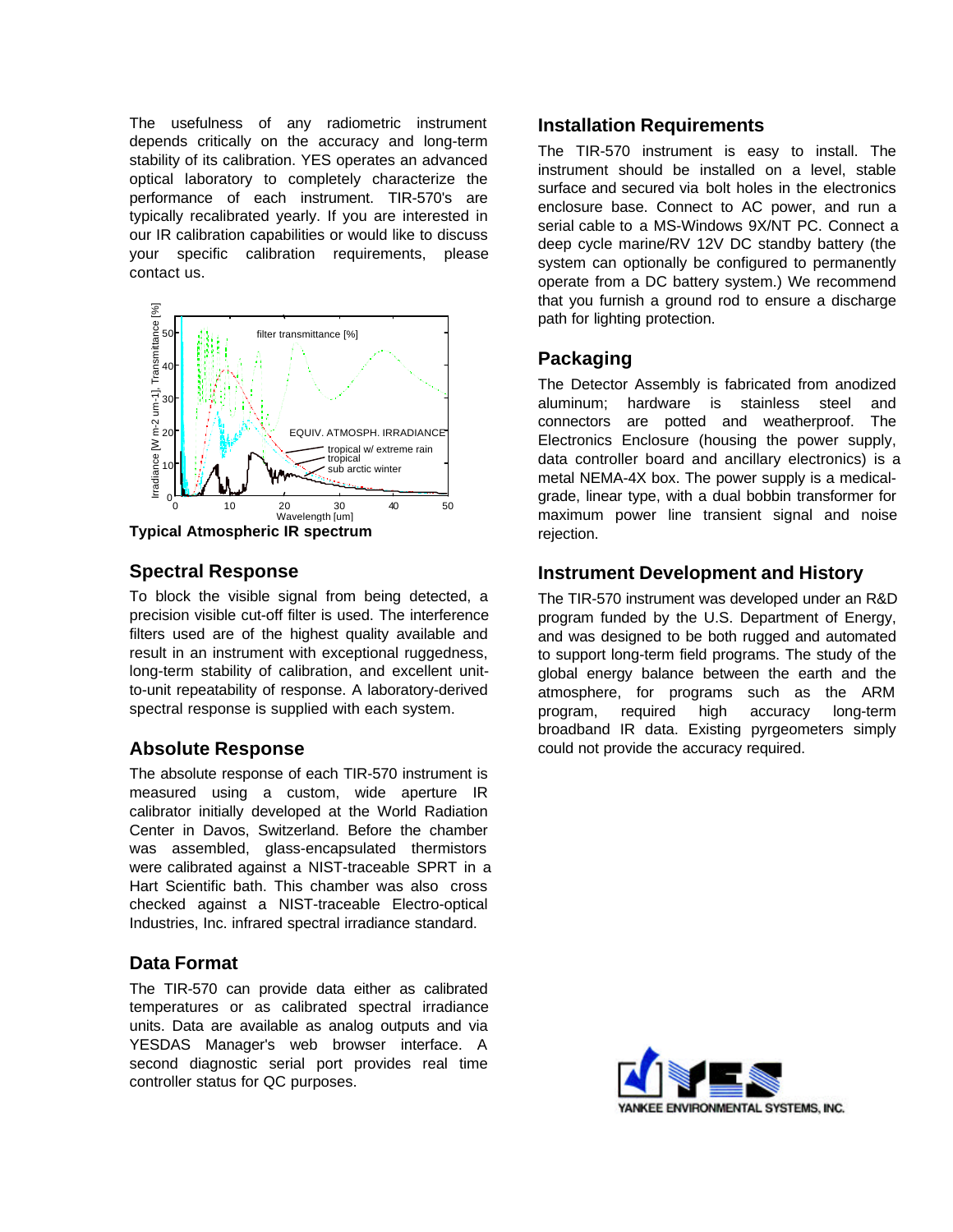

**System Electronics Block Diagram**



**Mechanical Interface**

Infrared Radiometer offers a lower cost solution**.** The TIR-550 meets the specifications for WMO stations. Advanced technology YES radiometers support scientific research in academic, government and industrial programs across the world.



# **Also Available**

For more cost-sensitive IR atmospheric radiation measurement applications that do not require the highest accuracy, the YES Model TIR-550 Total